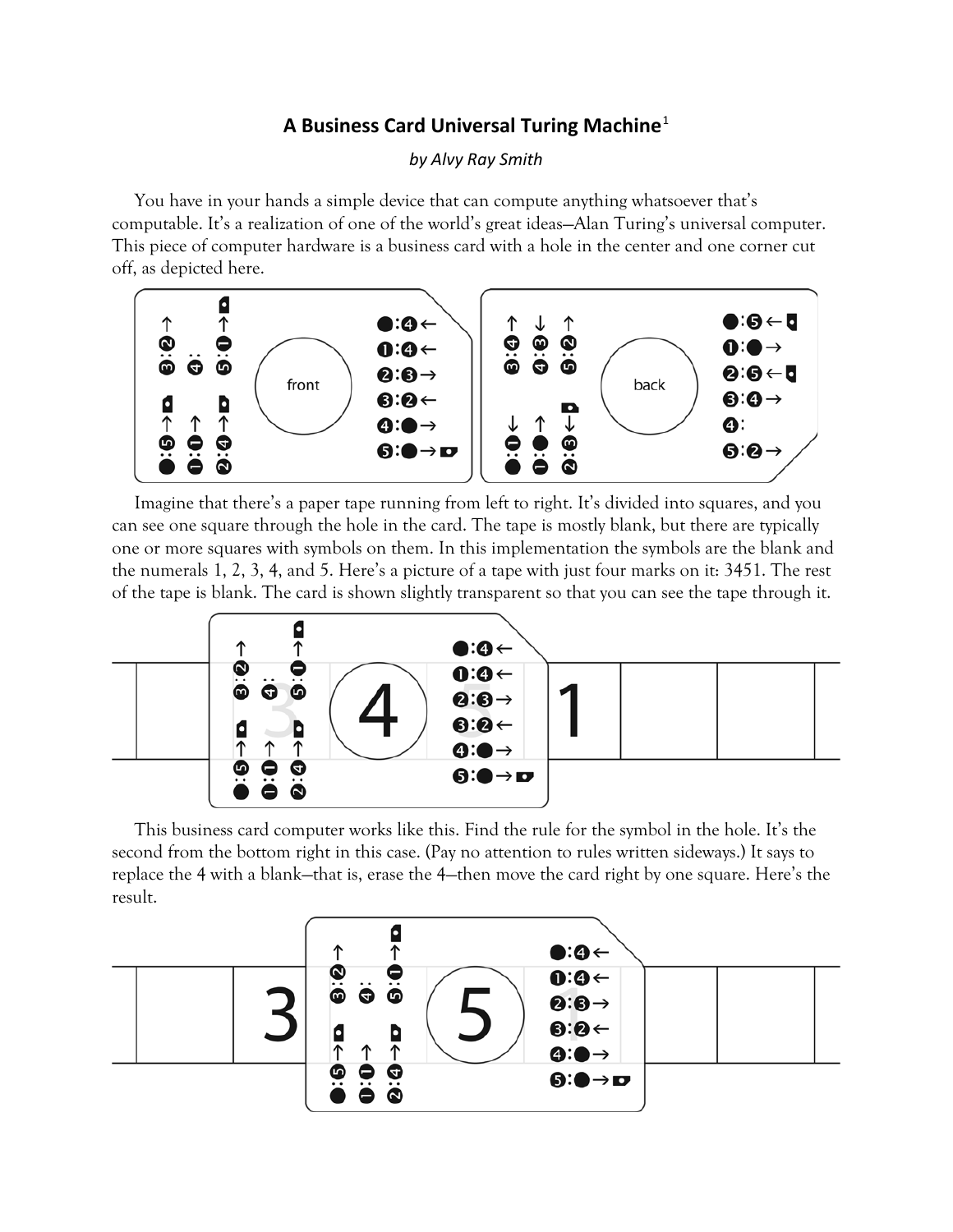## A Business Card Universal Turing Machine

The rule that now applies is the one at the lower right. It says to erase the 5 then move right one square. But there's another instruction this time. The little glyph at the right of the rule represents the business card itself. It means that you should now rotate the card to match the glyph's orientation. In this case, it means to flip the card over.



Skipping ahead two steps gives this configuration, with a new twist—the card turned vertically.



Since the rules written sideways are irrelevant, the one to apply in this case is at the upper left: Write a 1 and move left. If you pursue this further, you'll find that the card will maintain its current orientation—the vertical position of its back side—for the next ten steps. Then it will encounter a 2, change it to a 3, move left, and flip over to its front side again, but oriented vertically. And so on and on.

In the 1930s, a "computer" was a human—usually a woman. In 1936 Alan Turing captured what a computer did with pencil and paper when she carefully executed a "systematic process" such as adding a list of several dozen numbers—perhaps interrupting the effort with a tea break. A Turing machine was the model he devised that captured the essential simplicity of what she did. He ignored her tedium as irrelevant.

Turing's model of a "computer" was a very simple device—a nonphysical, mathematical idea which we now call a *Turing machine*. He defined each of his machines to have only four things: a one-dimensional tape divided into squares, a finite alphabet of symbols for it, a tape scanner with a finite number of states, and an "instruction table" that determines what to do with each